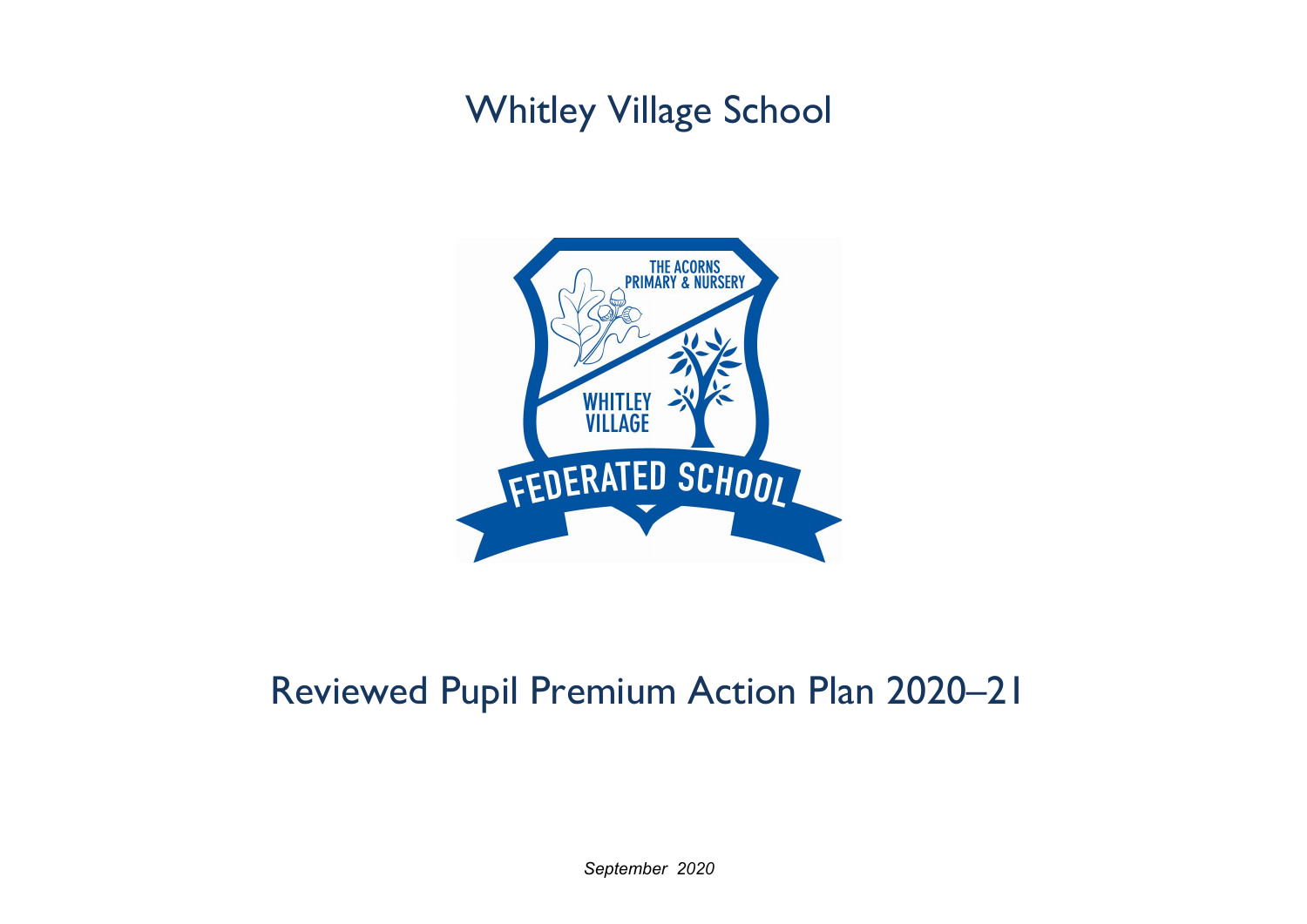| <b>Summary information</b>    |             |                                          |         |                                       |               |  |
|-------------------------------|-------------|------------------------------------------|---------|---------------------------------------|---------------|--|
| <b>Academic Year</b>          | $2020 - 21$ | <b>Total PP budget</b>                   | £14,820 | Date of most recent PP Review         | November 2020 |  |
|                               |             |                                          |         |                                       |               |  |
| <b>Total number of pupils</b> | 72          | Number of pupils eligible for PP         |         | Date for next internal review of this | January 2021  |  |
|                               |             |                                          |         | strategy                              |               |  |
|                               |             | <b>Number of pupils eligible for FSM</b> | 6       |                                       |               |  |
|                               |             |                                          |         |                                       |               |  |

## **Current attainment**

Specific attainment of children with Pupil Premium is not shared publicly due to data protection; however governor challenge in meetings ensures accountability for spending to ensure it has maximum impact on the children.

In the academic year 2019/20, due to COVID19 school closure KS2 SATs were no taken and no data collected past the Spring Term, therefore no data has been included for the KS2 assessments. There were no PP children in KS2 in the academic year 2018/19.

## 2018/19 summer data

| 6 pupils           | <b>Below</b> | <b>On Track</b> | <b>Higher</b> |
|--------------------|--------------|-----------------|---------------|
| <b>Reading</b>     | 2(33.3%)     | 2(33.3%)        | 2(33.3%)      |
| <b>Writing</b>     | $3(50.0\%)$  | 2(33.3%)        | 1(16.7%)      |
| <b>Mathematics</b> | 2(33.3%)     | $3(50.0\%)$     | 1(16.7%)      |

|                              | Summer 2  |        | Spring 1             |                      |  |
|------------------------------|-----------|--------|----------------------|----------------------|--|
|                              | 2019 Data |        | 2020 Data            |                      |  |
|                              | PP        | Non PP | <b>PP</b>            | Non PP               |  |
| % passed phonic<br>screening | 100%      | 86%    | 100%<br>2/2 children | 83%<br>8/10 children |  |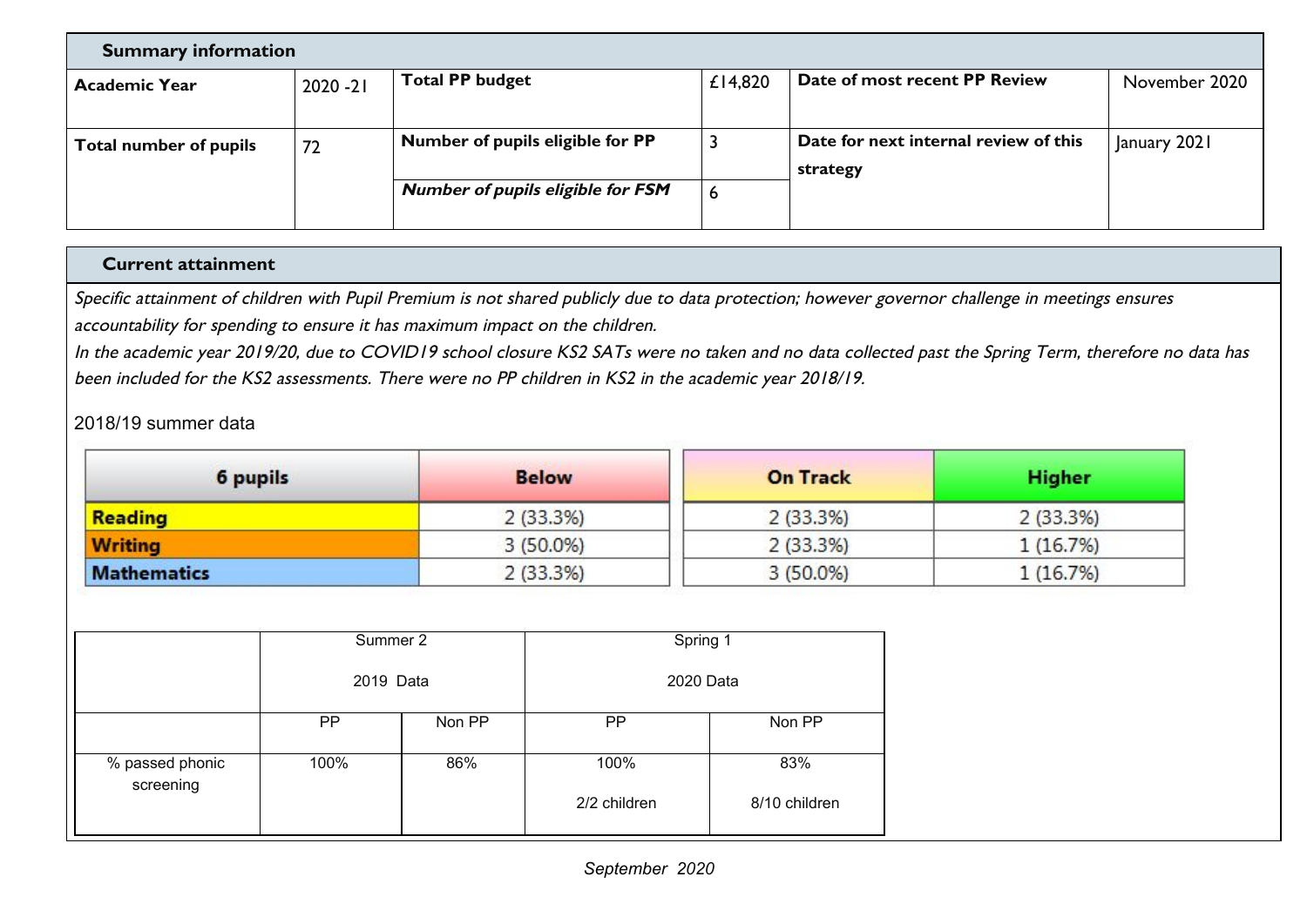| % achieving ARE or                                                            | 100%                                                           | 75% | 100%                                                                                      | 50%                                                                                                                                               |        |  |  |
|-------------------------------------------------------------------------------|----------------------------------------------------------------|-----|-------------------------------------------------------------------------------------------|---------------------------------------------------------------------------------------------------------------------------------------------------|--------|--|--|
| above KS1 reading                                                             |                                                                |     | 1 child                                                                                   | 4/8 children                                                                                                                                      |        |  |  |
|                                                                               |                                                                |     |                                                                                           |                                                                                                                                                   |        |  |  |
| % achieving ARE or                                                            | 100%                                                           | 63% | 100%                                                                                      | 50%                                                                                                                                               |        |  |  |
| above KS1 writing                                                             |                                                                |     | 1 child                                                                                   | 4/8 children                                                                                                                                      |        |  |  |
|                                                                               |                                                                |     |                                                                                           |                                                                                                                                                   |        |  |  |
| % achieving ARE or                                                            | 100%                                                           | 75% | 100%                                                                                      | 63%                                                                                                                                               |        |  |  |
| above KS1 maths                                                               |                                                                |     |                                                                                           |                                                                                                                                                   |        |  |  |
|                                                                               |                                                                |     | 1 child                                                                                   | 5/8 children                                                                                                                                      |        |  |  |
| No PP children are currently in Year 6, therefore KS2 data is not applicable. |                                                                |     |                                                                                           |                                                                                                                                                   |        |  |  |
|                                                                               |                                                                |     |                                                                                           |                                                                                                                                                   |        |  |  |
|                                                                               |                                                                |     |                                                                                           |                                                                                                                                                   |        |  |  |
| <b>Barriers to future attainment</b>                                          |                                                                |     |                                                                                           |                                                                                                                                                   |        |  |  |
| A                                                                             |                                                                |     |                                                                                           | Individual needs are identified for academic achievement which are addressed for each child in different ways.                                    |        |  |  |
| $\bullet$                                                                     |                                                                |     | PP lead to conference pupils and staff to assess with needs of our individual children    |                                                                                                                                                   |        |  |  |
|                                                                               |                                                                |     | Termly meetings with SMT and teaching staff to review pupil progress                      |                                                                                                                                                   |        |  |  |
|                                                                               | First quality teaching                                         |     |                                                                                           |                                                                                                                                                   |        |  |  |
|                                                                               | Engagement with parents and carers.                            |     |                                                                                           |                                                                                                                                                   |        |  |  |
|                                                                               | Book looks to see progress                                     |     |                                                                                           |                                                                                                                                                   |        |  |  |
| <b>Pupil Voice</b>                                                            |                                                                |     |                                                                                           |                                                                                                                                                   |        |  |  |
| B                                                                             |                                                                |     |                                                                                           | Individual strengths and areas of interest are identified which can be supported, enhanced and further developed through a variety of approaches. |        |  |  |
|                                                                               |                                                                |     | Planning to incorporate areas of interest which the children wish to pursue.              |                                                                                                                                                   |        |  |  |
|                                                                               |                                                                |     |                                                                                           | Transition when starting new classes will be key to ensure new staff members know their new children well and can include these in planning.      |        |  |  |
|                                                                               |                                                                |     |                                                                                           |                                                                                                                                                   |        |  |  |
| $\mathbf C$                                                                   |                                                                |     | Support for the children and families are identified and addressed as and when necessary. |                                                                                                                                                   |        |  |  |
|                                                                               | This will include lateness ad attendance.                      |     |                                                                                           |                                                                                                                                                   |        |  |  |
|                                                                               | Dealing with feelings and emotions.                            |     |                                                                                           |                                                                                                                                                   |        |  |  |
|                                                                               | Dealing with past experiences and developing a sense of worth. |     |                                                                                           |                                                                                                                                                   |        |  |  |
|                                                                               | Pursuing any additional support from outside agencies          |     |                                                                                           |                                                                                                                                                   |        |  |  |
| <b>Desired outcomes</b>                                                       |                                                                |     |                                                                                           | <b>Success criteria</b>                                                                                                                           | Impact |  |  |
|                                                                               |                                                                |     |                                                                                           |                                                                                                                                                   |        |  |  |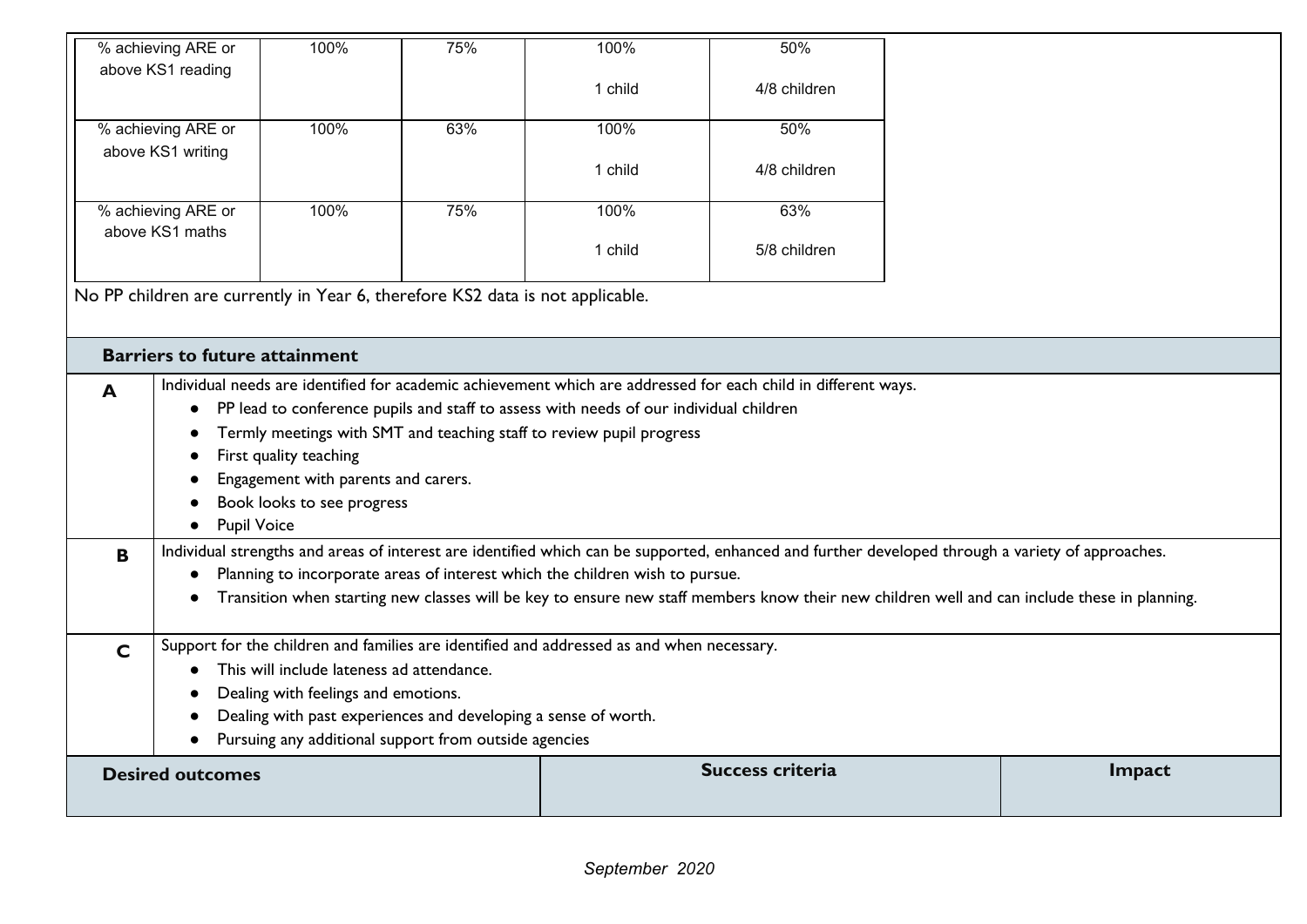| А. | Children achieve their academic potential.                 | Children will achieve their targets in Reading, Writing & Maths, closing |  |
|----|------------------------------------------------------------|--------------------------------------------------------------------------|--|
|    |                                                            | the gap where needed.                                                    |  |
|    |                                                            |                                                                          |  |
|    | Children attend school regularly, they arrive in school on | Application of these skills across other areas of the curriculum         |  |
|    | time, calm and ready to learn                              |                                                                          |  |
|    |                                                            | PWP fully embedded throughout the school and evidence in                 |  |
|    | Teaching and learning in the classroom ensures that they   | workbooks or the teaching sequence                                       |  |
|    | make good progress from their starting points.             |                                                                          |  |
|    | Staff are highly confident to address the needs of the     | Staff are knowledgeable of potential barriers to learning and have a     |  |
|    |                                                            | strong understanding of the children in their class who are eligible for |  |
|    | individual children with Pupil Premium in their class.     | Pupil Premium funding                                                    |  |
|    | Children with Pupil Premium have access to exceptionally   |                                                                          |  |
|    | high quality resources for learning, both in the classroom | Pupil Progress meetings with SMT                                         |  |
|    | and at home.                                               |                                                                          |  |
|    |                                                            | Monitoring and individual tracking, reviewed termly.                     |  |
|    | Provide opportunities for parents and carers to engage in  |                                                                          |  |
|    |                                                            | Standardised test results are at least at national average for expected  |  |
|    | workshops and further ways to support learning at home.    | standard                                                                 |  |
|    |                                                            |                                                                          |  |
|    | Children are highly engaged in learning which is promoted  | Children develop a better understanding of their own learning            |  |
|    | through rich experiences.                                  | (Meta-cognition): they can articulate what they have already learnt,     |  |
|    |                                                            | what they are learning now, their strengths and what they need to do     |  |
|    |                                                            | to get better                                                            |  |
|    |                                                            |                                                                          |  |
|    |                                                            | Knowledge retrieval opportunities to consolidate and revisit prior       |  |
|    |                                                            | learning from all areas of the curriculum.                               |  |
|    |                                                            |                                                                          |  |
|    |                                                            | Workbooks show high levels of engagement and progress over time.         |  |
|    |                                                            |                                                                          |  |
|    |                                                            | Provision in the classroom is thoughtful and enhances learning.          |  |
|    |                                                            |                                                                          |  |
|    |                                                            | Children are able to access resources at home to promote further         |  |
|    |                                                            | learning.                                                                |  |
|    |                                                            |                                                                          |  |
|    |                                                            | Monitoring of absences and persistent lateness. This to be completed     |  |
|    |                                                            | ever other week.                                                         |  |
|    |                                                            |                                                                          |  |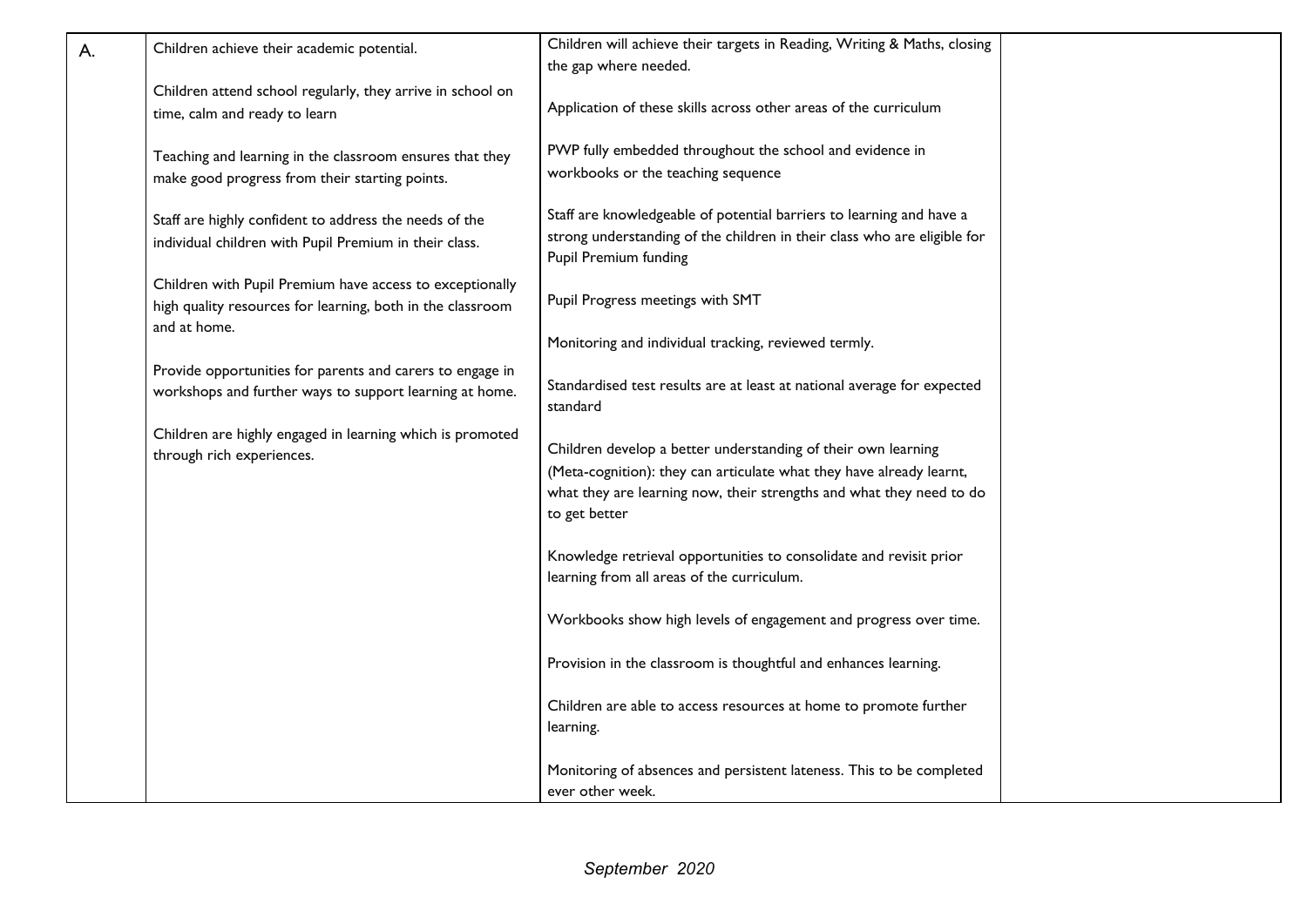| <b>B.</b> | Children feel valued and their strengths/areas of interest<br>are celebrated in school. | Children's wider learning, such as music, P.E or art, is supported.                              |  |
|-----------|-----------------------------------------------------------------------------------------|--------------------------------------------------------------------------------------------------|--|
|           |                                                                                         | Children access quality resources to enhance a range of learning                                 |  |
|           | Children access different resources or learning within the<br>school day.               | across the wider curriculum.                                                                     |  |
|           |                                                                                         | Every child in Y2, Y4 and Y6 have been provided with an opportunity                              |  |
|           | Pupil voice to gauge areas of interest for the children.                                | for overnight trips which provide rich and varied activities                                     |  |
|           |                                                                                         | A range of activities, clubs, and experiences are provided both within<br>and after school hours |  |
|           |                                                                                         | Parents invited to school every week to celebrate the children's<br>successes                    |  |
|           |                                                                                         | In-depth transition meetings held with paperwork completed with                                  |  |
|           |                                                                                         | specific focus on these areas.                                                                   |  |
|           |                                                                                         | Parents invited to performances - music, drama ect.                                              |  |
|           |                                                                                         | Well resourced lessons to support quality first teaching.                                        |  |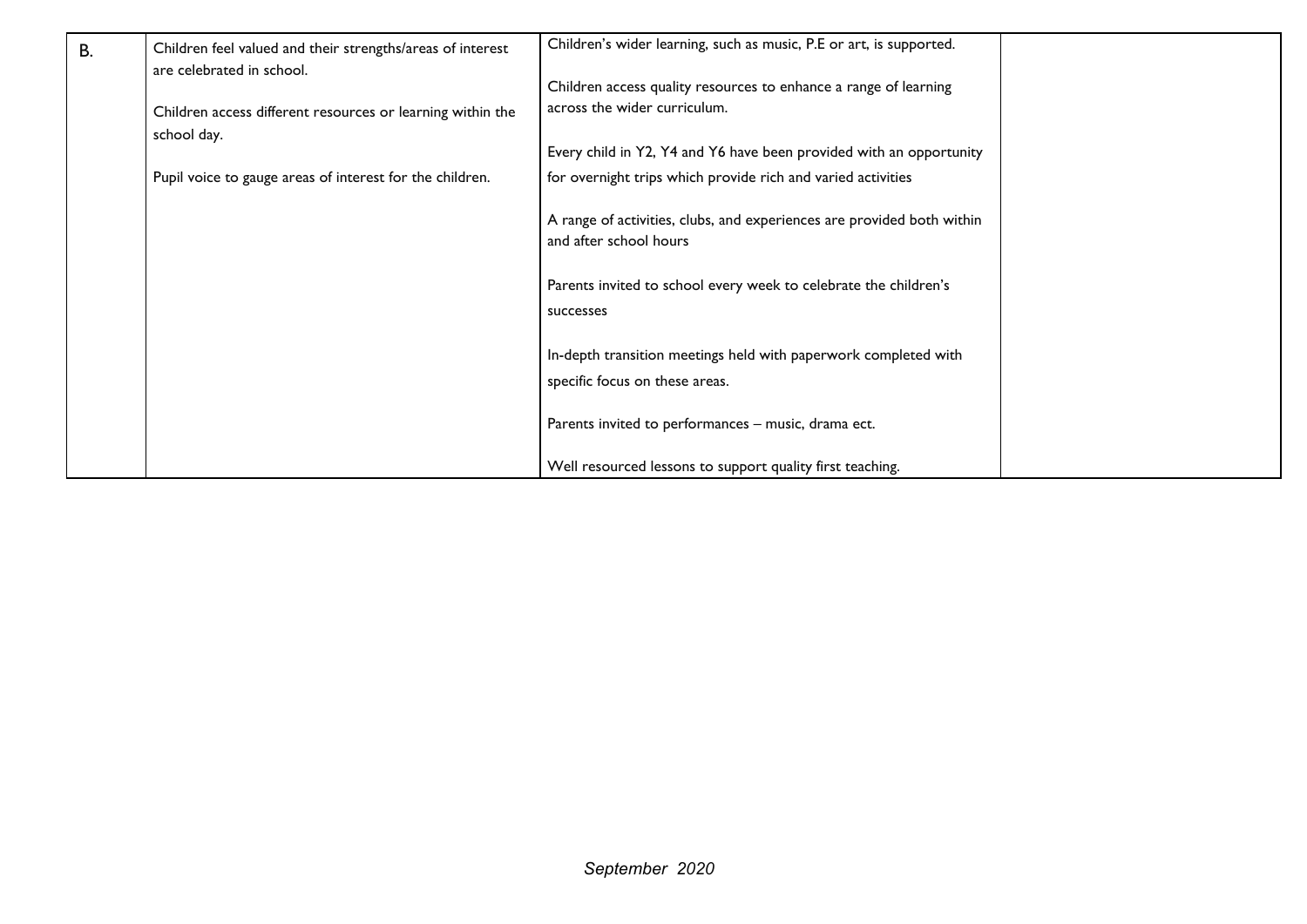| C. | Children understand their emotions.                                                                   | Children will be able to express their emotions. Children to feel that                                                                                        |  |
|----|-------------------------------------------------------------------------------------------------------|---------------------------------------------------------------------------------------------------------------------------------------------------------------|--|
|    |                                                                                                       | they have secure relationships with adults in the school.                                                                                                     |  |
|    | Families feel well supported by school and empowered to<br>help with their child's mental well-being. | Families are positive about the support their child receives.                                                                                                 |  |
|    | Physical education and active lessons to promote positive<br>mental health and focus in lessons.      | Feedback from parents and carers to indicate an improvement in<br>behaviour.                                                                                  |  |
|    | Families are confident to support their child's academic                                              | Children are able to share their wishes and feelings both formally                                                                                            |  |
|    | learning. Financial restrictions do not impact on their child's                                       | (following a situation); through planned activities and at any time they                                                                                      |  |
|    | experience at school.                                                                                 | need to. This means that children have someone and somewhere to                                                                                               |  |
|    |                                                                                                       | go to if they are not feeling happy                                                                                                                           |  |
|    |                                                                                                       | Pupils to have knowledge about how to be mindful and focused for<br>lessons.                                                                                  |  |
|    |                                                                                                       | Families having access to specialists with the federation including ELSA<br>and SFLOs.                                                                        |  |
|    |                                                                                                       | Families to receive regular feedback and support regarding English and<br>Maths. Extra work to be sent home as required to support the<br>learning in school. |  |
|    |                                                                                                       | Incidents of poor behaviour will be rare and tend to be low level from<br>our PP children.                                                                    |  |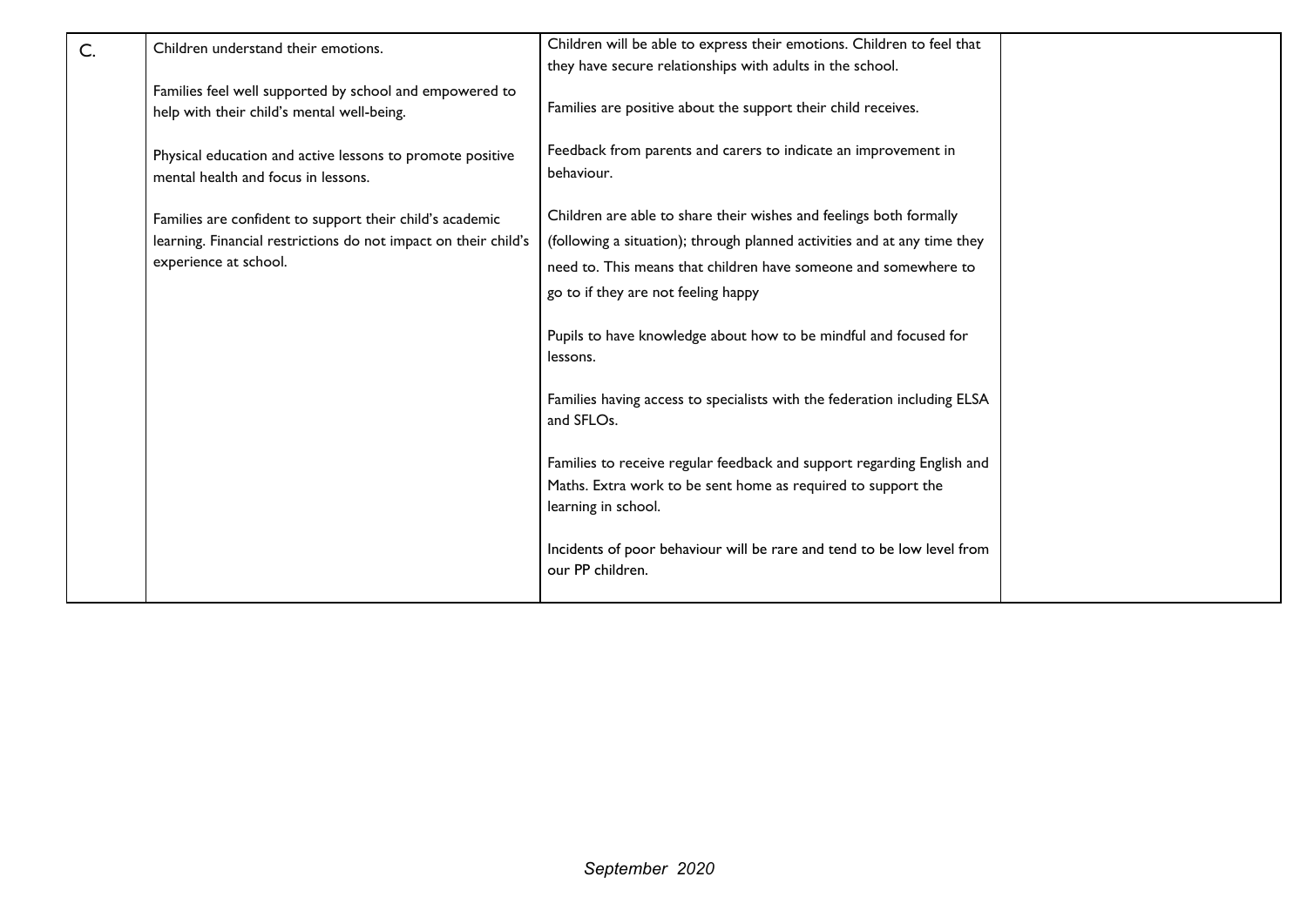**Planned expenditure to show that:**

A: Our children's individual needs are identified for academic achievement which are addressed for each child in different ways.

B: Their individual strengths and areas of interest are identified which can be supported, enhanced and further developed through a variety of **approaches.**

**C: We have support in place for the children and families who have needs identified**.

| Academic year                      | 2020-2021            |                                                             |                                   |                   |                          |  |
|------------------------------------|----------------------|-------------------------------------------------------------|-----------------------------------|-------------------|--------------------------|--|
|                                    |                      |                                                             |                                   |                   |                          |  |
| <b>Quality of teaching for all</b> |                      |                                                             |                                   |                   |                          |  |
| <b>Desired outcome</b>             | <b>Chosen action</b> | What is the evidence and                                    | How will you ensure it is         | <b>Staff lead</b> | When will you review     |  |
|                                    | approach             | rationale for this choice?                                  | implemented well?                 |                   | implementation?          |  |
| Continued rapid                    | <b>PWP</b>           | PWP engages children speaking and listening                 | English & Maths leader evaluation | HB                | Through MER and data.    |  |
| progress in English and            |                      | first. Our children need this. Shared and<br>Cantamber 2020 |                                   | ND.               | Pupil progress meetings. |  |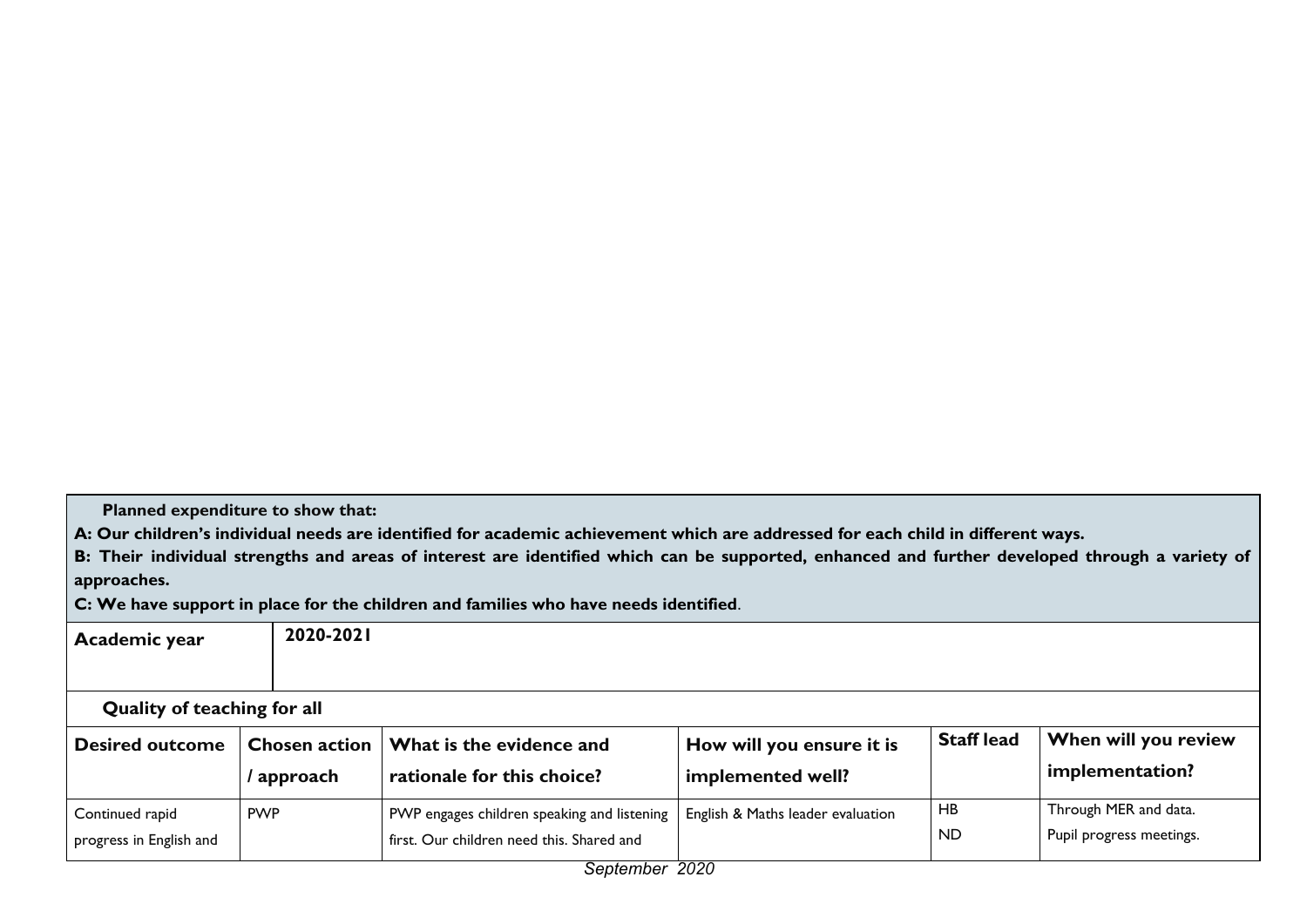| Maths so that children   | Small class sizes   | Guided Writing are integral to this. All      | Pupil voice                            | PP lead to assess data on a |
|--------------------------|---------------------|-----------------------------------------------|----------------------------------------|-----------------------------|
| with PP achieve their    |                     | teaching, not only of English, will benefit   |                                        | termly basis.               |
| potential. Children to   | TA to support in    | from this. Daily word and grammar games       | Target Tracker data                    | Book looks to see if the    |
| make 6 steps progress    | classes and provide | will ensure that children have a secure grasp |                                        | required progress is being  |
| over the year or more if | opportunities for   | of the English language which will ensure     | Staff to be updated and refreshed on   | made.                       |
| not currently working at | small group work.   | that any gaps in punctuation are addressed    | the TFW teaching sequence with         | Target tracker data.        |
| ARE.                     |                     | quickly.                                      | adaptations made to improve            |                             |
|                          |                     | (See PWP rationale for further detail)        | teaching.                              |                             |
|                          |                     | Additional support will be provided as        |                                        |                             |
|                          |                     | required in the form of small group work,     | CPD training for all staff from county |                             |
|                          |                     | individualised feedback, 1:1 sessions.        | or in-house.                           |                             |
|                          |                     |                                               |                                        |                             |
|                          |                     | Children will receive a language rich         |                                        |                             |
|                          |                     | curriculum which is modelled by all adults in |                                        |                             |
|                          |                     | school throughout the school day.             |                                        |                             |
|                          |                     |                                               |                                        |                             |
|                          |                     | Mastery approach to teaching maths.           |                                        |                             |
|                          |                     | Linger for longer. Same day interventions.    |                                        |                             |
|                          |                     |                                               | <b>Total budgeted cost</b>             | £2500                       |
|                          |                     |                                               |                                        |                             |
| <b>Impact</b>            |                     |                                               |                                        |                             |
|                          |                     |                                               |                                        |                             |
|                          |                     |                                               |                                        |                             |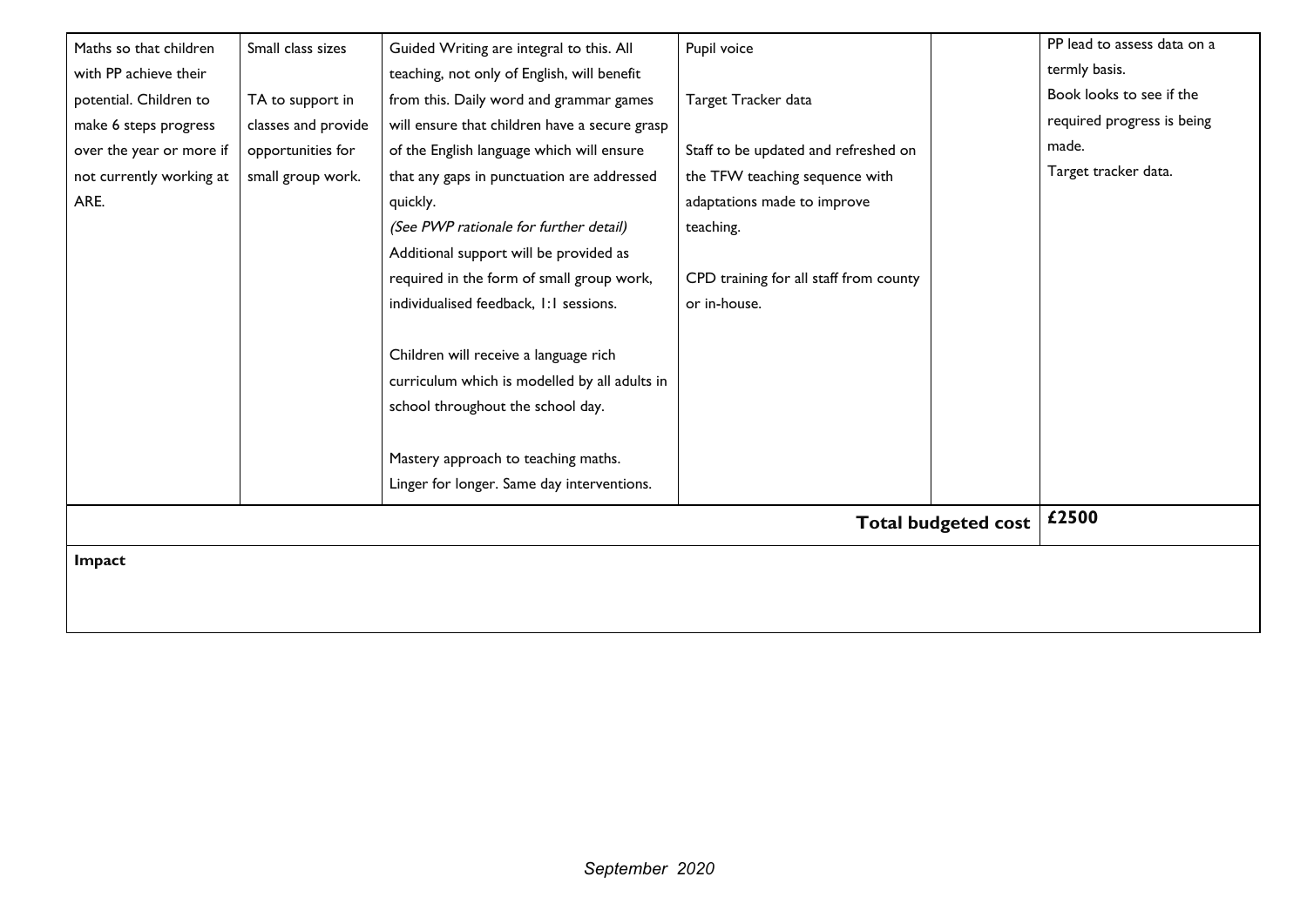| <b>Desired outcome</b>                                                                                                                                        | <b>Chosen action</b>                                                                                  | What is the evidence and                                                                                                                                                                                                                                                                                                                      | How will you ensure it is                                                                                                                                                                                              | <b>Staff lead</b>                                      | When will you review                                               |  |  |
|---------------------------------------------------------------------------------------------------------------------------------------------------------------|-------------------------------------------------------------------------------------------------------|-----------------------------------------------------------------------------------------------------------------------------------------------------------------------------------------------------------------------------------------------------------------------------------------------------------------------------------------------|------------------------------------------------------------------------------------------------------------------------------------------------------------------------------------------------------------------------|--------------------------------------------------------|--------------------------------------------------------------------|--|--|
|                                                                                                                                                               | / approach                                                                                            | rationale for this choice?                                                                                                                                                                                                                                                                                                                    | implemented well?                                                                                                                                                                                                      |                                                        | implementation?                                                    |  |  |
| Formative and<br>summative assessment<br>provides teachers with<br>information to close<br>gaps in writing & maths<br>and improve daily<br>classroom practice | The Literacy<br>Company & First 4<br>Maths moderation<br>process; tailored<br>marking and<br>planning | Moderation through The Literacy Company<br>& First 4 Maths will enhance practice.<br>Teachers will have focused targets to<br>develop learning further ensuring more<br>children are reaching EXS.<br>Provide an opportunity to develop further<br>subject leader knowledge and this<br>information will be shared through staff<br>meetings. | I:I moderation<br>Further English focussed CPD led by<br>English lead based on findings from<br>moderation sessions.<br>Further Maths focussed CPD led by<br>Maths lead based on findings from<br>moderation sessions. | ND (Math<br>Leader)<br>(English<br>Leader)<br>RD (HoS) | Termly Moderation to feed into<br>half termly monitoring / support |  |  |
|                                                                                                                                                               |                                                                                                       |                                                                                                                                                                                                                                                                                                                                               |                                                                                                                                                                                                                        | <b>Total budgeted cost</b>                             | £2250                                                              |  |  |
| Impact                                                                                                                                                        |                                                                                                       |                                                                                                                                                                                                                                                                                                                                               |                                                                                                                                                                                                                        |                                                        |                                                                    |  |  |
| <b>Desired outcome</b>                                                                                                                                        | <b>Chosen action</b>                                                                                  | What is the evidence and                                                                                                                                                                                                                                                                                                                      | How will you ensure it is                                                                                                                                                                                              | <b>Staff lead</b>                                      | When will you review                                               |  |  |
|                                                                                                                                                               | / approach                                                                                            | rationale for this choice?                                                                                                                                                                                                                                                                                                                    | implemented well?                                                                                                                                                                                                      |                                                        | implementation?                                                    |  |  |
| Children read a wide                                                                                                                                          | Resources to                                                                                          | Reading is integral to all other subjects.                                                                                                                                                                                                                                                                                                    | MER programme                                                                                                                                                                                                          | Class teachers                                         | Pupil Voice<br>Accelerated Reader and star                         |  |  |
| range of books                                                                                                                                                | support teaching<br>and for at home<br>Further books<br>purchased which<br>engage the<br>individual.  | Inspiring children to read is essential. This<br>in turn will lead to stronger outcomes<br>across the curriculum.                                                                                                                                                                                                                             | Extra reading with TA or class<br>teacher to engage the pupil.<br>Reading buddies.                                                                                                                                     | ND                                                     | reader data                                                        |  |  |
|                                                                                                                                                               |                                                                                                       |                                                                                                                                                                                                                                                                                                                                               |                                                                                                                                                                                                                        | <b>Total budgeted cost</b>                             | £600                                                               |  |  |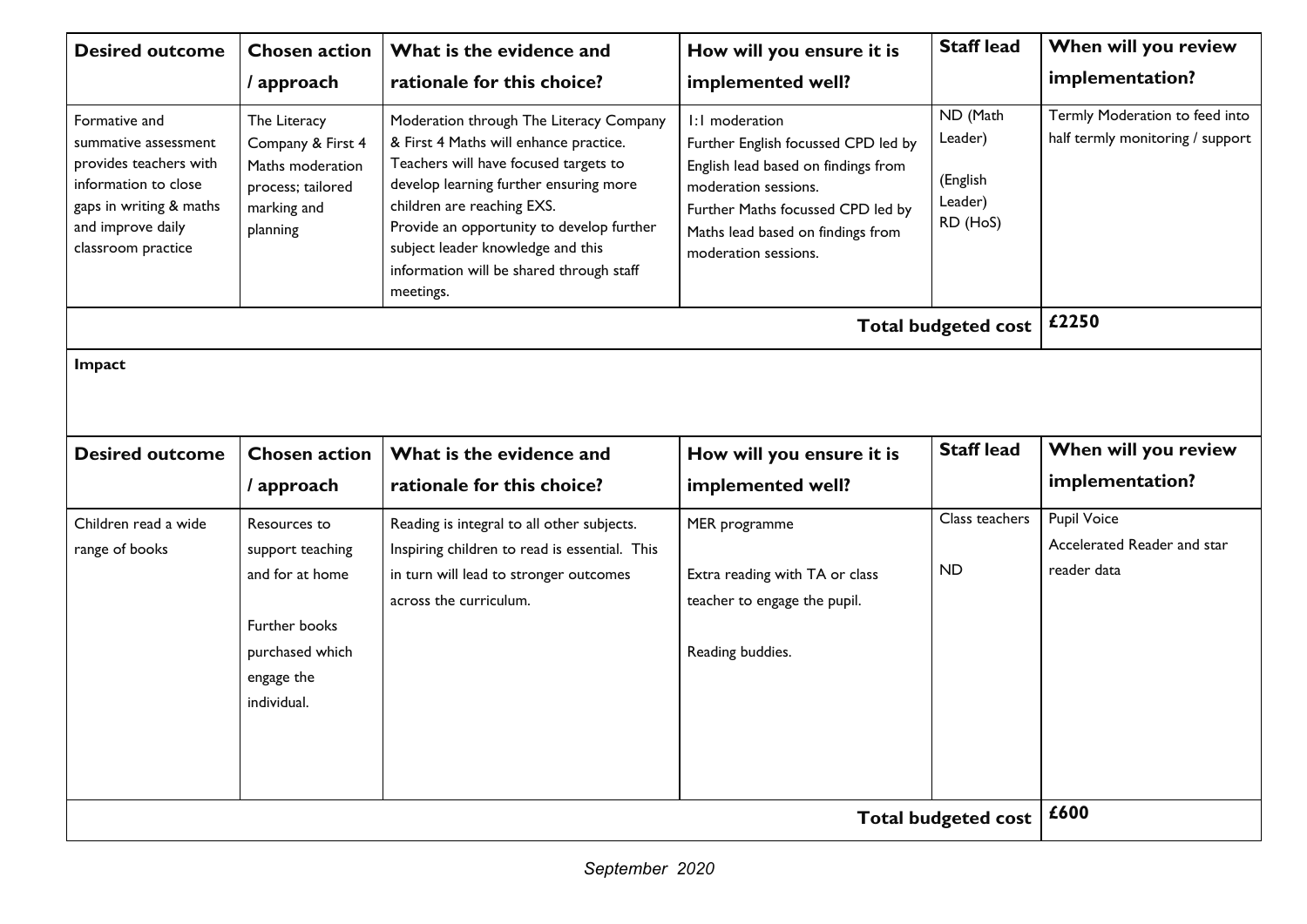**Impact**

| <b>Desired outcome</b>    | <b>Chosen action</b>      | What is the evidence and                       | How will you ensure it is              | <b>Staff lead</b> | When will you review          |
|---------------------------|---------------------------|------------------------------------------------|----------------------------------------|-------------------|-------------------------------|
|                           | / approach                | rationale for this choice?                     | implemented well?                      |                   | implementation?               |
| Children will receive     | Intervention from         | Due to COVID school closures from March        | Intervention sheet for all PP children | <b>HB</b>         | Tracking data specific to the |
| targeted intervention to  | <b>HLTA</b>               | 2020, some children have gaps and areas to     | who academically need to access the    |                   | individuals needs.            |
| remain in line with their |                           | revisit to ensure that they are able to access | intervention with HLTA. These          |                   |                               |
| peers.                    |                           | the curriculum for this year.                  | created with class teachers import to  |                   | HLTA evaluations, termly      |
|                           |                           |                                                | ensure the most effective use of       |                   |                               |
|                           |                           | There has been varying engagement during       | time.                                  |                   | Evidence in books during      |
|                           |                           | time studying from home therefore some         |                                        |                   | monitoring time               |
|                           |                           | children have missed areas of learning.        | Gap analysis and tracking grids.       |                   |                               |
|                           |                           |                                                | Paper packs prepared for further       |                   |                               |
|                           |                           |                                                | closures due to concerns with          |                   |                               |
|                           |                           |                                                | accessing technology.                  |                   |                               |
|                           | <b>£HLTA</b> intervention |                                                |                                        |                   |                               |
|                           |                           | time                                           |                                        |                   |                               |

| <b>Desired outcome</b>                                                                                         | <b>Chosen action</b><br>' approach               | What is the evidence and<br>rationale for this choice?                                                                                                                                                      | How will you ensure it is<br>implemented well?                                                                                       | <b>Staff lead</b>     | When will you review<br>implementation?                                                                               |
|----------------------------------------------------------------------------------------------------------------|--------------------------------------------------|-------------------------------------------------------------------------------------------------------------------------------------------------------------------------------------------------------------|--------------------------------------------------------------------------------------------------------------------------------------|-----------------------|-----------------------------------------------------------------------------------------------------------------------|
| Children in years 2, 4<br>and 6 perform well on<br>statutory testing in line<br>with their peers<br>nationally | Purchase of<br>interactive learning<br>resources | Based on current baseline assessments,<br>children need more regular access to Times<br>Tables Rock Stars to improve their speed<br>and accuracy of recalling multiplication facts<br>by the end of Year 4. | Children will have daily opportunities  <br>to access online resources<br>Teachers will set child specific<br>challenges when needed | <b>ND</b><br>RD (HoS) | Termly multiplication<br>assessments<br>Application in other areas of<br>mathematics will be visible in<br>workbooks. |
|                                                                                                                |                                                  | Online resources can provide instant<br>feedback from SATs style questions so that                                                                                                                          | Tables to be set specific for individual<br>children.                                                                                |                       | Book looks each half term.                                                                                            |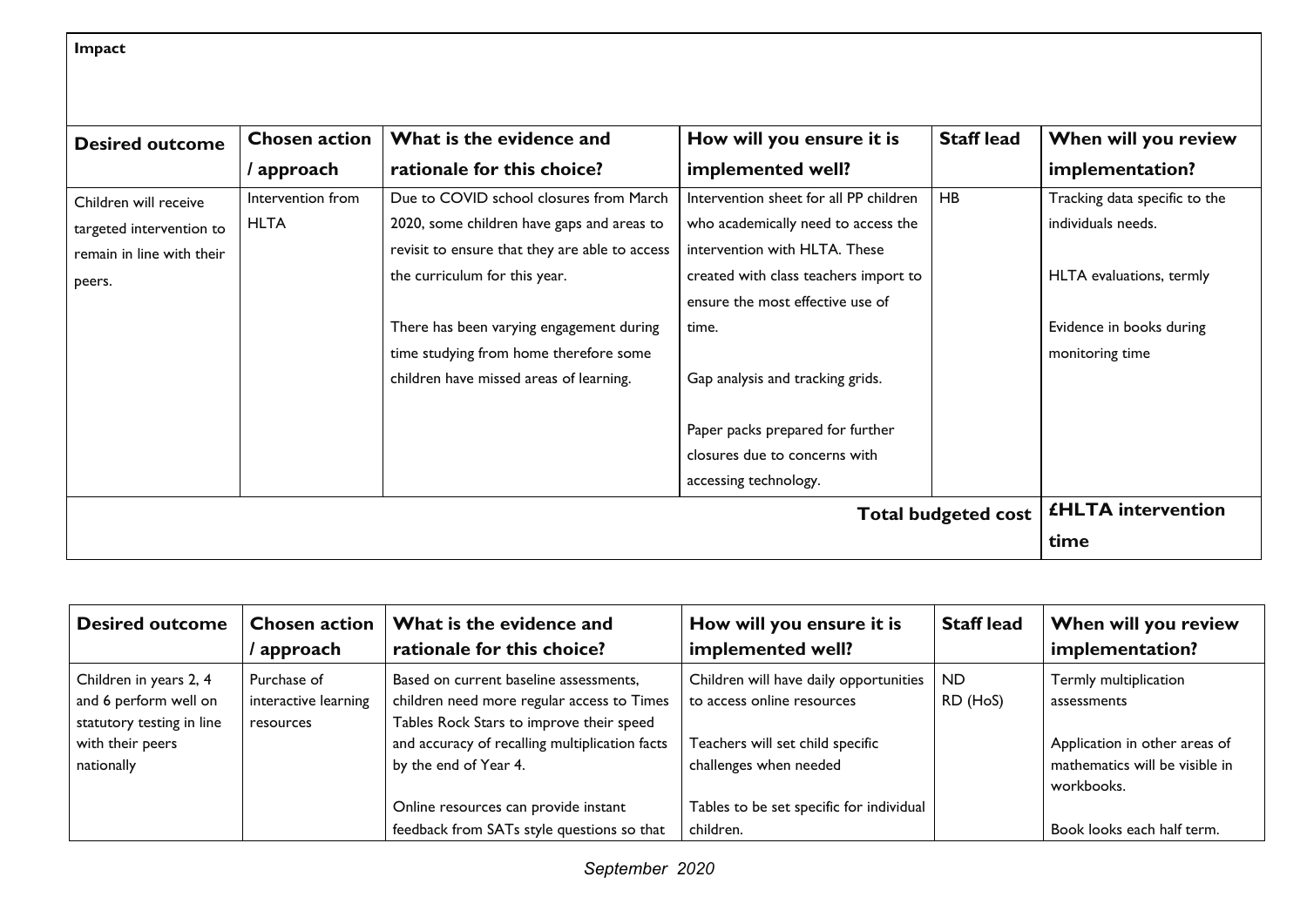|  | children can progress quicker and achieve<br>better at the end of KS2 results. | Constant tracking of progress made<br>easier by using the right online<br>programmes                                                   |  |
|--|--------------------------------------------------------------------------------|----------------------------------------------------------------------------------------------------------------------------------------|--|
|  |                                                                                | Teachers are aware of the pitch of<br>lessons and activities to ensure<br>children have developed appropriate<br>skills and knowledge. |  |
|  |                                                                                | Unit and termly assessment activities.<br>Premium subscription to White Rose<br>Maths.                                                 |  |
|  | Total budgeted cost $\vert$ £212.88                                            |                                                                                                                                        |  |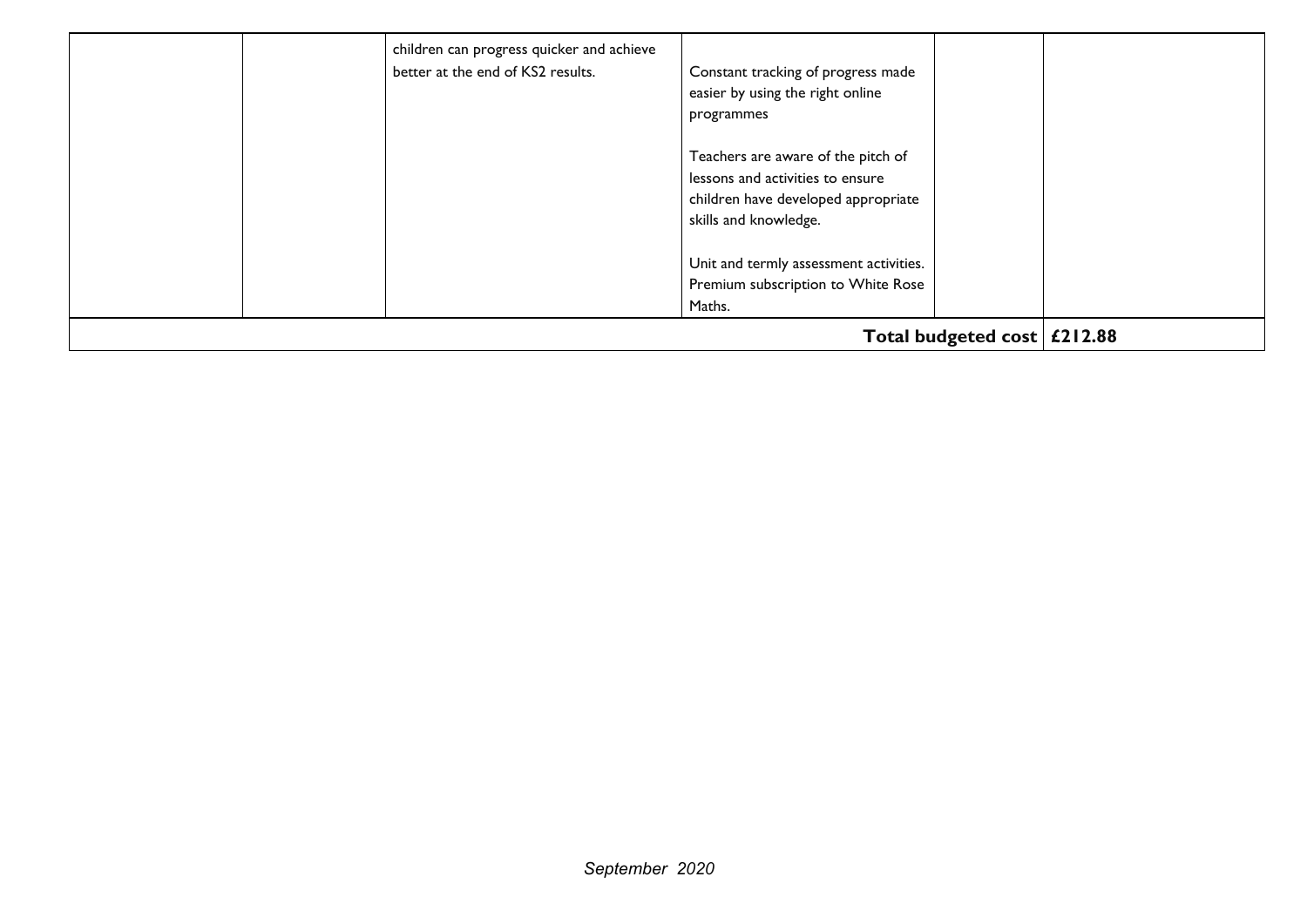|                                                             |                                          |                                                                                                                                                                                                                                                                        |                                                                                                                               | <b>Staff lead</b>      |                                                                                                                                                                                                                           |  |
|-------------------------------------------------------------|------------------------------------------|------------------------------------------------------------------------------------------------------------------------------------------------------------------------------------------------------------------------------------------------------------------------|-------------------------------------------------------------------------------------------------------------------------------|------------------------|---------------------------------------------------------------------------------------------------------------------------------------------------------------------------------------------------------------------------|--|
| <b>Desired outcome</b>                                      | <b>Chosen action</b>                     | What is the evidence and                                                                                                                                                                                                                                               | How will you ensure it is                                                                                                     |                        | When will you review                                                                                                                                                                                                      |  |
|                                                             | / approach                               | rationale for this choice?                                                                                                                                                                                                                                             | implemented well?                                                                                                             |                        | implementation?                                                                                                                                                                                                           |  |
| Children feel safe and                                      | 2 full time School                       | As a result of the Federation, we are able to                                                                                                                                                                                                                          | Feedback from all stakeholders                                                                                                | HB                     | ND to collect reports and liaise                                                                                                                                                                                          |  |
| confident in school                                         | Family Liaison<br>Officers               | offer our families access to SFLOs for<br>further support. There is no cost to<br>Whitley for this other than time.<br>To ensure that safeguarding is exceptional<br>for all members of staff.<br>Children need to be in school, on time to<br>achieve their potential | Reduction in outbursts, challenging<br>behaviours (including at home);<br>increased engagement in lessons and<br>school life. | <b>RD</b><br><b>ND</b> | with parents and SFLOs on a<br>half termly basis to evaluate the<br>effectiveness of these<br>interventions.<br>Feedback from class teachers<br>Inform HoS and HT of<br>persistence lateness and<br>absences from school. |  |
| <b>Total budgeted cost</b>                                  |                                          |                                                                                                                                                                                                                                                                        |                                                                                                                               |                        | £0 (time)                                                                                                                                                                                                                 |  |
| Impact                                                      |                                          |                                                                                                                                                                                                                                                                        |                                                                                                                               |                        |                                                                                                                                                                                                                           |  |
| <b>Desired outcome</b>                                      | <b>Chosen action</b>                     | What is the evidence and                                                                                                                                                                                                                                               | How will you ensure it is                                                                                                     | <b>Staff lead</b>      | When will you review                                                                                                                                                                                                      |  |
|                                                             | / approach                               | rationale for this choice?                                                                                                                                                                                                                                             | implemented well?                                                                                                             |                        | implementation?                                                                                                                                                                                                           |  |
| Children access learning<br>to enhance areas of<br>interest | Lessons or<br>resources<br>Music lessons | We listen to our children and families and<br>offer learning to support areas of interest.                                                                                                                                                                             | Pupil and parent feedback<br>Engagement across other areas of<br>the curriculum which will in turn                            | <b>ND</b>              | Feedback from tutors<br>Pupil voice                                                                                                                                                                                       |  |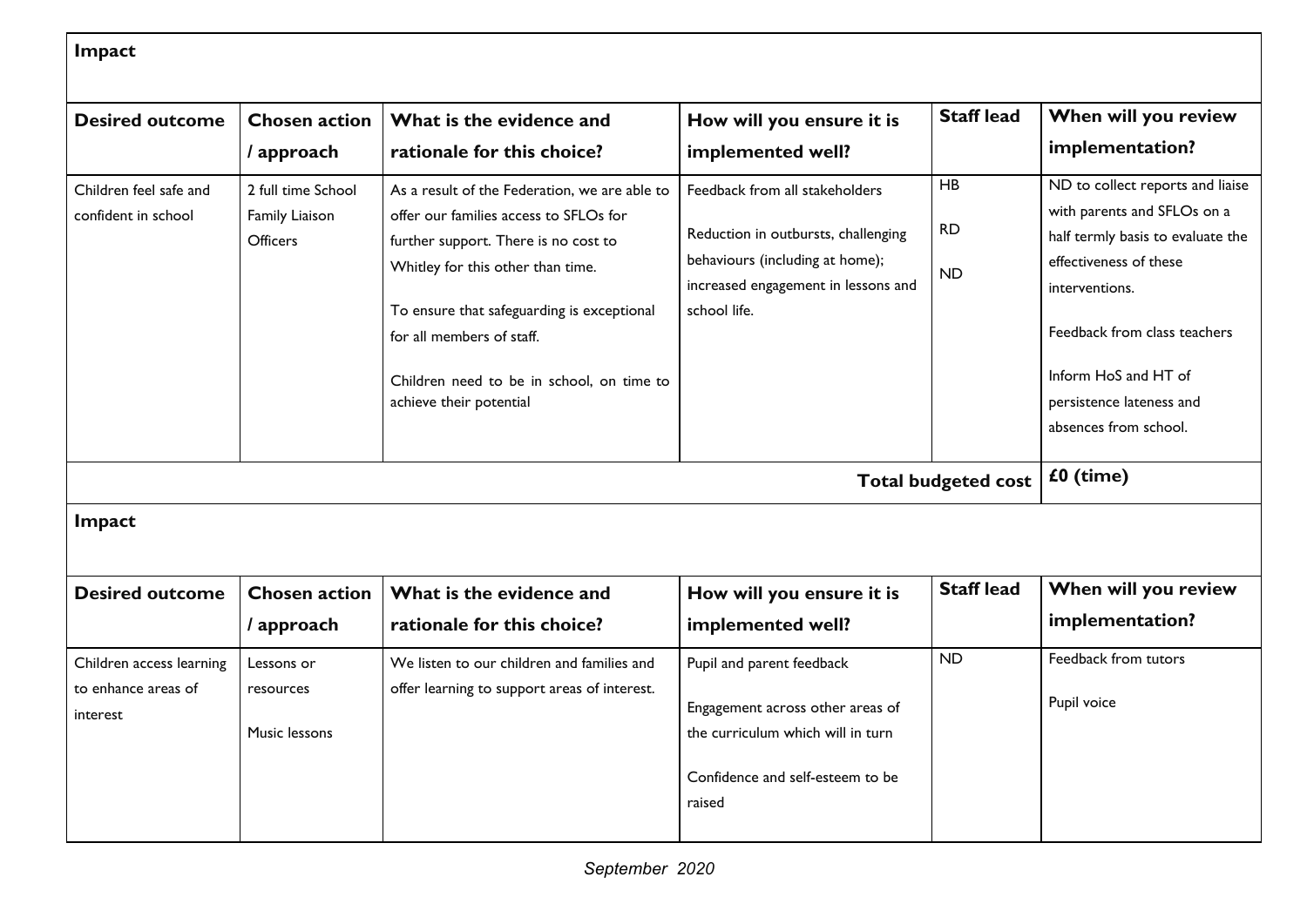| <b>Total budgeted cost</b>                                                                                                |                                             |                                                                                                                                                                                                                                                                                            |                                                |                   | £1500                                   |  |
|---------------------------------------------------------------------------------------------------------------------------|---------------------------------------------|--------------------------------------------------------------------------------------------------------------------------------------------------------------------------------------------------------------------------------------------------------------------------------------------|------------------------------------------------|-------------------|-----------------------------------------|--|
| Impact                                                                                                                    |                                             |                                                                                                                                                                                                                                                                                            |                                                |                   |                                         |  |
| <b>Desired outcome</b>                                                                                                    | <b>Chosen action</b><br>/ approach          | What is the evidence and<br>rationale for this choice?                                                                                                                                                                                                                                     | How will you ensure it is<br>implemented well? | <b>Staff lead</b> | When will you review<br>implementation? |  |
| Children's learning in<br>class is well resourced<br>and planned for.<br>Children are able to<br>access learning at home. | Resources for<br>specific areas<br>Training | We identify the individual needs of the<br>children and resource appropriately. Due to<br>the very differing needs of the children, we<br>will ensure that teaching and learning is<br>enhanced through bespoke planning.<br>Hook lessons to initially engage children in<br>subject area. | Pupil and parent feedback                      | <b>ND</b>         | Termly assessments<br>Pupil feedback    |  |
| <b>Total budgeted cost</b>                                                                                                |                                             |                                                                                                                                                                                                                                                                                            |                                                |                   | £3000                                   |  |
| Impact                                                                                                                    |                                             |                                                                                                                                                                                                                                                                                            |                                                |                   |                                         |  |
|                                                                                                                           |                                             |                                                                                                                                                                                                                                                                                            |                                                |                   |                                         |  |
| <b>Desired outcome</b>                                                                                                    | <b>Chosen action</b><br>/ approach          | What is the evidence and<br>rationale for this choice?                                                                                                                                                                                                                                     | How will you ensure it is<br>implemented well? | <b>Staff lead</b> | When will you review<br>implementation? |  |